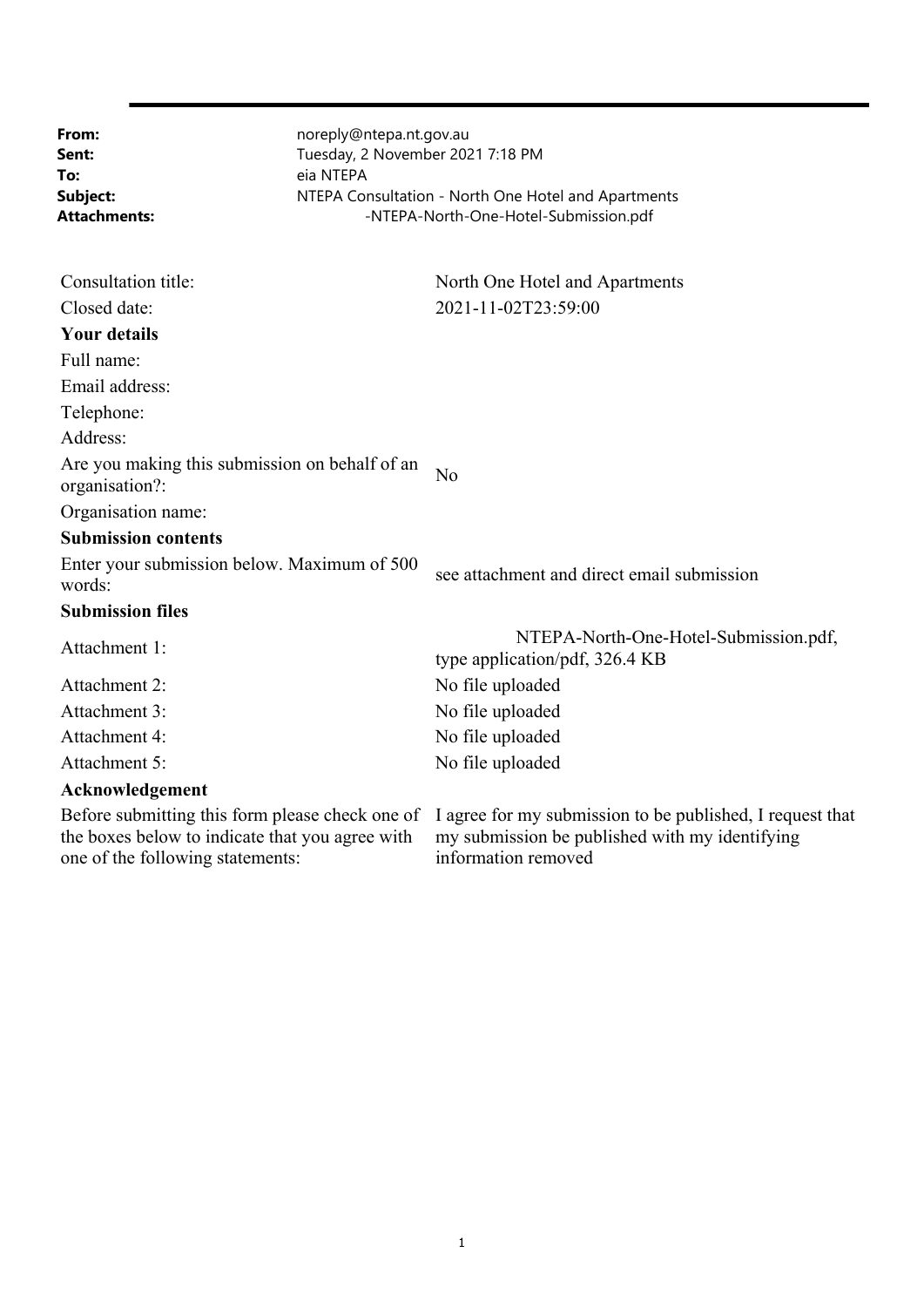29 October 2021

Northern Territory Environment Protection Authority GPO Box 3675 Darwin NT 0801 ntepa@nt.gov.au

Dear EPA

# **RE: North One Hotel and Apartments**

I wish to make comment on the KTT Investment Pty Ltd proposal to develop the Lot 07651, Town of Darwin (25 Gilruth Avenue, The Gardens) into accommodation for tourism, consisting of beachfront and lagoon villas, a hotel, serviced apartments, dining facilities, a market, function centre, bar and recreation facilities.

# NON-DISCLOSURE AND LACK OF TRANSPARENCY

The Proponent has made a lawful binding declaration that the attached environmental impact assessment documents (including attachments) are true and do not provide false or misleading information. The public relies on the integrity of agencies to uphold processes and contractual agreements in the public interest.

The public depends on full transparency and accurate disclosure of a Proponent's plan to understand the impact of the proposed development in exercising their rights to contribute to the processes of development assessment and environmental impact assessment. This Referral Plan does not disclose the relationship or basis of the contractual agreement between the Landowner, Skycity Australia Pty Ltd and the Proponent, KTT Investments Pty Ltd. It also does not provide transparency for the agreement of transfer of compliance with the prior development permits for Lot 07651 between Skycity and Darwin City Council as well as the NT Government, including the covenants and easements related to the title of Lot 07651 such as, the maintenance of 3m paths for public access and requirement for additional parking to be including in a development of Lot 07651.

# DEVELOPMENT BEYOND Lot 07651

The Referral Plan (after page iii) shows the "Project Location" <sup>i</sup>as the location of Lot 07651, Town of Darwin (25 Gilruth Avenue, The Gardens). Part B of the proponent's referral form states "The proposed development is intended to be a permanent fixture on the Mindil Beach foreshore."ii This is supported by Figure ES-2: *Illustrative Impression of the North One Complex* in the Referral Plan that shows the proposed development fully occupying the foreshore including Mindil beach. Figure ES-3 clearly shows the development is proposed and designed outside Lot 07651 to include land zoned as public space, including Mindil Beach as well as public land including the public road and land adjacent to Gilruth Avenue.

This claim and development of additional land demonstrates the significant adverse impact to the public through loss of public land, public space and public amenity.

# HUMAN SENSITIVE RECEPTORS

The Referral Form omits The Myilly Point Heritage Precinct including Burnett House and The National Trust; The "Spanish Terraces" at 1 Burnett Place being 5 townhouse residences; Myilly Terrace, 4 Myilly Terrace, a residence of 38 apartments; Larrakeyah Point, 188 Smith Street, a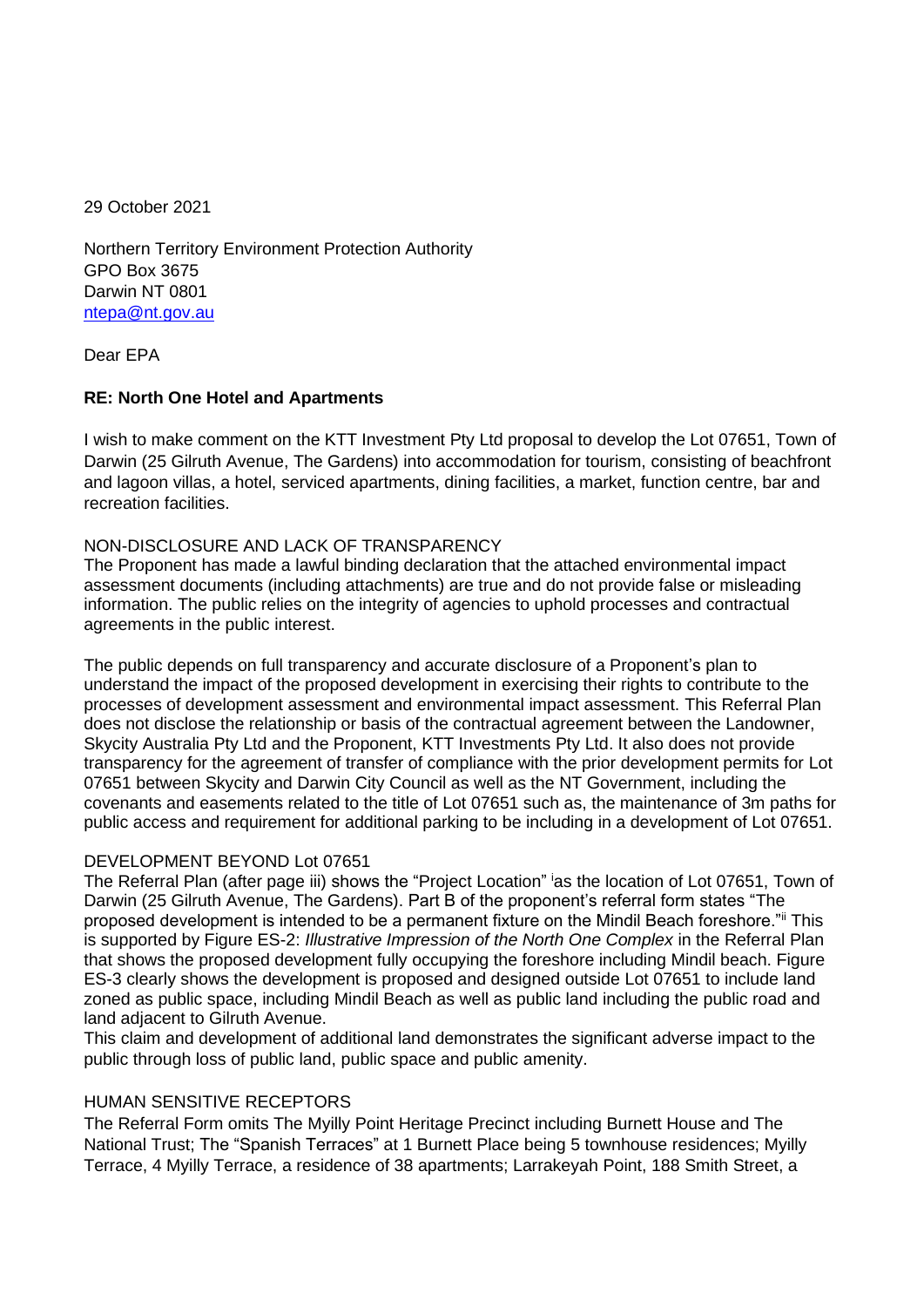residence of 12 apartments; and the Gardens Park Golf Links, a public golf course as close receptors.

As a property owner at Larrakeyah Point,188 Smith Street I will be directly impacted by the loss of the existing environment and by the impact of the design and construction of the proposed development such as, loss of amenity, increased noise pollution, reduction in existing natural environment, loss of water views, reduced sea breezes, increased traffic, reduced recreational amenity and reduced cultural amenity. The Referral Plan fails to identify or address any of these direct impacts as a consequence of the design or construction of the development.

# PROJECT OVERVIEW

It is not possible to determine assessment of the project given key components of the project are inconsistently defined. The Referral Plan includes many conflicting and contradictory details of the key components of the project. Just one example is, the Executive Summary details that there are "150 Hotel rooms (including 16 lagoon villas and 3 garden villas)". iii In contrast 168 hotel rooms are detailed in the Table ES-1: Key Components of the Proposal as "149 x single Hotel Rooms (hotel/motel); 16 x two (2) Bedroom Lagoon Villas (hotel/motel); Three (3) x two (2) Bedroom Garden Villas (hotel/motel)".<sup>iv</sup> That's a 12% variance in hotel rooms alone. This also brings into question the integrity of reports given they rely on consistent details and assumptions rather than inconsistent, ambiguous details of the key components of the project.

PROTECTION OF LANDFORMS, TERRESTRIAL ECOSYSTEMS, AQUATIC ECOSYSTEMS The plan fails to identify and address NT EPA Objectives for environmental protection of landforms, terrestrial and aquatic ecosystems. The plan does not identify or address obligations under Covenant for the site Lot 07651. The subject development site Lot 07651 has a Covenant with obligation "to preserve and maintain the Tidal Creek and Escapement", to meet the NT EPA Objective to conserve the variety and integrity of distinctive physical landforms. The Covenant further details obligations to environmental protection of landforms and terrestrial ecosystems as:

> provide continuing care of the vegetation on the Escarpment (including the top and the base of the Escarpment) and the Tidal Creek including:

- $(1)$ removal of noxious weeds and subsequent control of noxious weeds using chemical or physical means or a combination of them:
- $(2)$ removal of litter, rubbish and foreign objects; and
- $(3)$ revegetation with naturally occurring plant species.

based on best practice bush regeneration techniques;

as required from time to time:

- mulch and replant/reseed vegetation; and  $(1)$
- $(2)$ repair and replace fencing along the top of the Escarpment to a standard to match the existing fencing.

v

From the Referral Plan it is impossible to determine what is true and accurate in terms of environmental impact. Regarding aquatic ecosystems the plan provides conflicting and contradictory statements including "…there are no aquatic ecosystems within the Development area and no direct impacts proposed." and "Any increased runoff will be directed to Little Mindil Creek."<sup>vi</sup>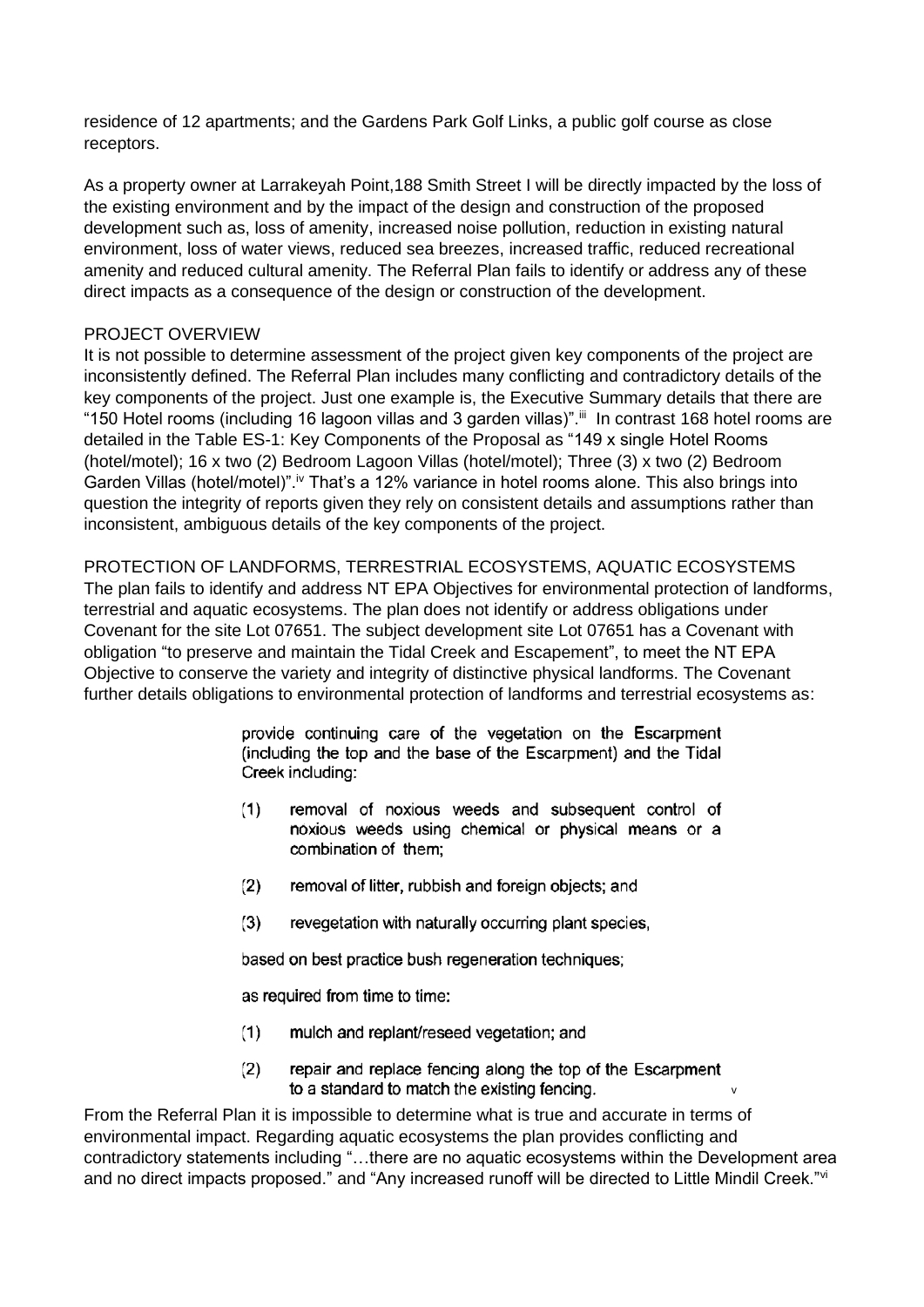The NT EPA Objective is to conserve the variety and integrity of distinctive physical landforms. This development permanently alters the landform of the foreshore. Firstly, through earthworks that import fill to raise the site to 5.80m Australian Height Datum to be above the storm surge level. This level is above the natural level and environment of the site. Plus, the plan states "Most excavation required for the site will be undertaken within the fill layer. A small portion of the semi-basement carpark may require excavation into the existing soil profile." The logic of this is that the development is designed for some excavation and construction below the storm surge level.

Further, the development will reach a building height much higher than the escapement (3 storeys higher) and protruding out of the green belt of the foreshore and dominating the tree canopy and setting a precedent for high-rise on the foreshore. The building height is inconsistent with the natural environment and landscape of the area. The height of the development forever adversely changes the landform and ecology of the Darwin foreshore from a natural environment to a built environment. This creates permanent negative environmental, ecological, cultural, social and health impacts for Darwin and the public. The proposed development at this scale and height on a primary and secondary storm surge area is also non-compliant with the relevant Area Plan and NT Planning Scheme. The Area Plan planning objective for storm surge states that "Residential development and other sensitive uses are discouraged in the Storm Surge Area." The subject land is affected by both Primary and Secondary Storm Surge Areas (PSSA and SSSA), effectively covering the entire area of the site to the base of the escarpment.

The factors raised above are significant changes in landform and terrestrial ecosystems of the site. Yet the Proponent identifies these as non-key environmental factors failing to address the impacts or provide mitigations in the Referral Plan.

In addition, the Proponent provides false and misleading illustrations. The Proponent provides Figure 2-9: North One Hotel and Apartment Development – Bird's Eye View<sup>vii</sup> that misrepresents the scale and height of the development in relation to the escarpment and without considering the raised height of the site.

# COMMUNITY AND ECONOMY

The EPA Objective is to enhance communities and the economy for the welfare, amenity, and benefit of current and future generation of Territorians. The Referral Plan demonstrates no awareness or knowledge of the community in which this development is proposed to exist. This is demonstrated by the fact that the plan excludes public, adjacent residents and users of the existing site from consultation and totally disregarded this community in terms of environmental impacts. The Referral Plan and its Stakeholder Engagement Plan does not identify nor engage with the community and therefore makes no provision to enhance the communities and the economy.

The nominated site is currently a public recreation park with an off-leash dog park area and provides direct visual amenity, access and throughfare between the escarpment and the foreshore. The proposed development will adversely impact the community and economy and reduce amenity and benefit to current and future generations of Territorians. The public will lose access to public recreation open space that has been part of the fabric of the Darwin community. Adjacent businesses, especially businesses at Mindil markets will be impacted by three years of construction. This will impact the NT tourism sector as Mindil markets is an iconic destination and tourism experience in Darwin. The value of adjacent property will be devalued by the loss of sea breezes, visual amenity of water and natural environment surrounds and due to three years of construction. This has further repercussion for the volatile Darwin property market with finance institutions already imposing a Darwin apartment restriction on lending. Lower property values lead to lower rates and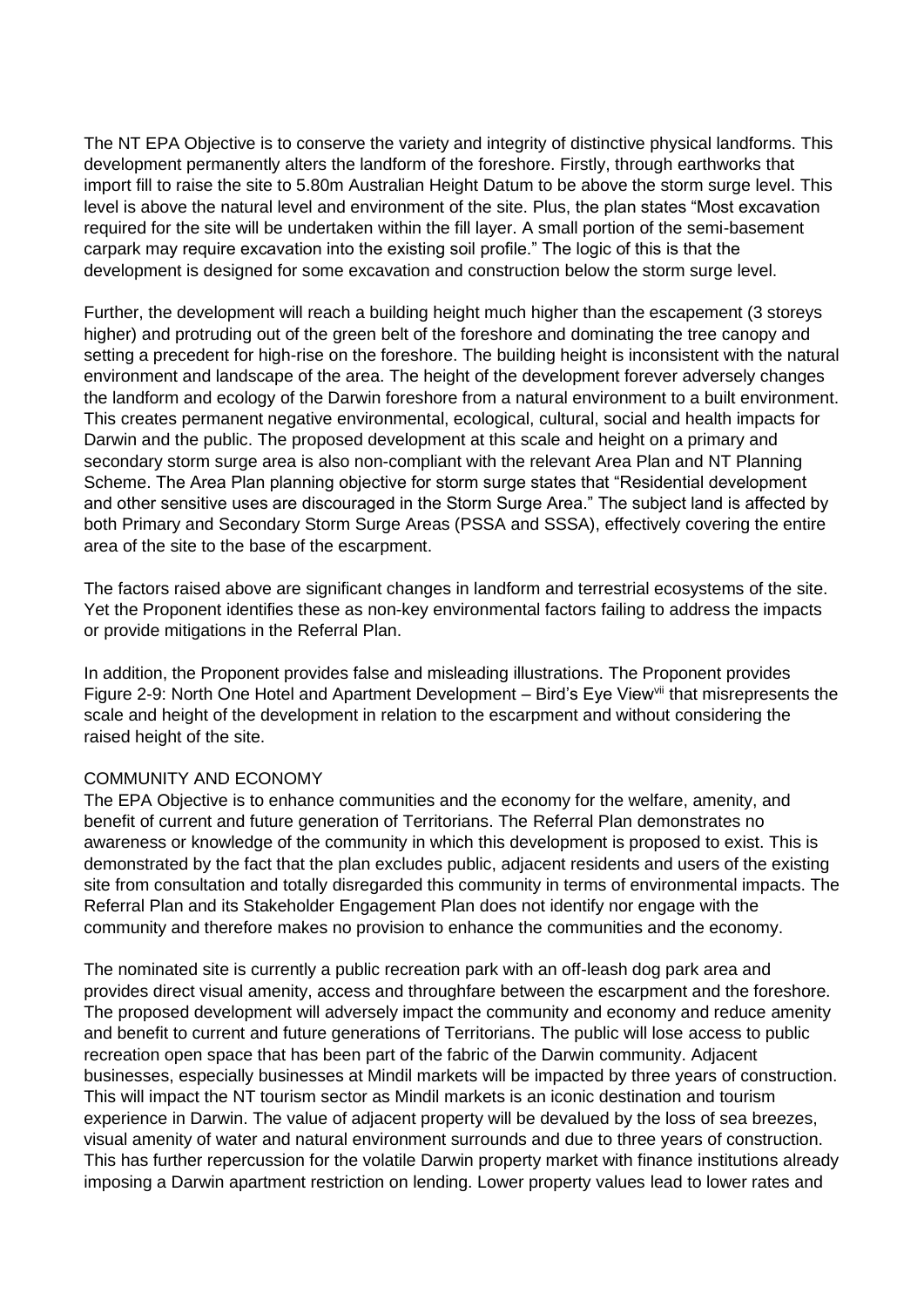impacts the revenue and operations of Darwin City Council. The public receive no benefit from the private capitalisation of this site. The result is net loss of public value.

The Referral Plan fails to adequately explore alternative options such as, the existing vacant hotel site at the waterfront, and other vacant sites that are not currently recreational parks and would have lower adverse impact to the community and economy during construction and operation and provide the same amenity for the development for private benefit of the Proponent.

The proposed development of the proposal serves to benefit the Proponent who is not a Territorian. This development is not in the public interest. The Referral Plan provides no design or plans to enhance communities and the economy for the welfare, amenity, and benefit of current and future generations of Territorians.

### **TRAFFIC**

The traffic during site preparation and construction will increase and provide increased risks for traffic on a road that is a major road and public transport route. Additionally, it is an existing highvolume thoroughfare for cyclists, scooters, runners and pedestrians. The traffic disruption during construction would adversely affect a large proportion of Darwin residents especially local residents as well as tourists for three years. Tourism business of Mindil market can ill-afford further business disruption in addition to the impact of COVID-19. The impact of residences in over 200 apartment/hotel rooms and tourists to the area will cause increased traffic and noise that is not addressed in the proposal and provided for by Council or the Northern Territory Government.

### CAR SPACES

This development proposal does not comply with required carparking requirements. The Traffic Impact Assessment identifies "The development incurs a parking requirement of 473 car parking spaces. A total of 277 parking spaces are currently proposed. Therefore, there is a parking shortfall of 196 carparking spaces. "Vill

In real terms the development creates a shortfall of more than 426 carparks. It is a significant oversight that the Traffic Impact Assessment fails to consider the impact of the loss of the existing 230 carparks on the site.

The Referral Plan states, "At present the site comprises a grassed area, a 230-car capacity open-air bitumen carpark…". In addition, in the acquisition of Lot 07651 by Starcity Pty Ltd there is an encumbrance that any development on Lot 07651 add additional car spaces that were lost as a concession. This means the development creates a shortfall of more than 426 carparks. The proposed development would create non-compliance with development standards not only for the proposed new development but also the existing Casino.

The provision for carparking is not compliant. No concession or relief should be given to such development of this density that claims its public value in tourism, residential and local amenity for restaurants and retail. In fact, it is incumbent on the Proponent to provide additional parking that was lost in a previous development permit awarded to Star City<sup>ix</sup>.

A deficit of 426 car spaces creates a significant adverse impact on the area and on neighbouring properties, public space, public amenity, pedestrian, and traffic safety. This proposal also does not provide for public parking to facilitate public access to the foreshore.

### VISUAL IMPACT

The proposed development destroys the existing natural environmental visual amenity of neighbouring properties, residents and for the public. The proposal takes away water views, sea breezes and the connectivity of the green tree canopy that are the habitats for native birds and animals across the foreshore.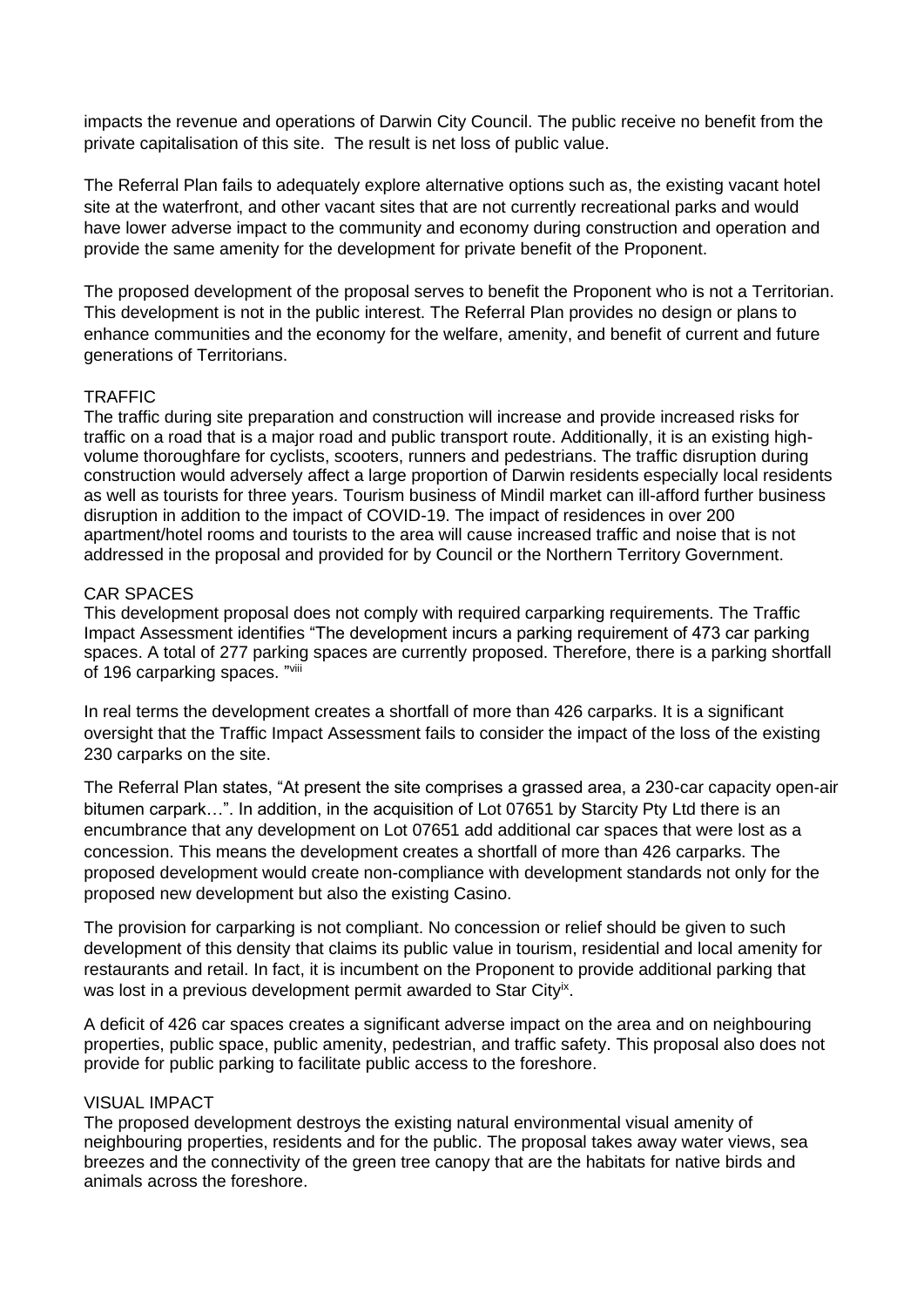The Referral Plan does not identify or address the impacts on visual amenity from neighbouring properties. The Visual Impact Study states it has been limited to viewpoints from two historic buildings within the Myilly Point Heritage Precinct. This demonstrates the Proponent has failed to undertake relevant and adequate studies to assess the visual impact from neighbouring properties. The Visual Impact Study states that it is based on the hotel and apartments at 4 levels high<sup>x</sup>. The Referral Plan states the hotel and apartment buildings to be 7 levels i.e. carpark plus 6 levels. The visual impact study is also not based on the proposed increased level of site as a result of raising the site with fill to 5.80m Australian Height Datum to be above the storm surge level.

The Visual Impact Study is limited in scale and based on lower height levels, rates the impact as moderate. Under this report's own methodology at the Referral Plans proposed levels of height, the development impact would be high.

In the Referral Plan the Proponent has listed the outcomes of the Visual Impact Study yet deliberately failed to reference that the study was based on a 4-level development not at the raised level with landfill for storm surge. This is yet another example of the Proponent presenting inaccurate, false and misleading information to deceive the development process and undermine the integrity of NT EPA.

# ECONOMIC IMPACT

The Referral Plan does not include an Economic Impact Study. Instead the Proponent's contact - Urbanscope (Australia) Pty Ltd as listed on the Referral Form has included an "Economic Benefits Snapshot"xi as an appendix. Urbanscope's website list their expertise and services as architects, interior designers, and urban planners. Perhaps that is why the statement of economic benefits demonstrates no methodology, evidence or references as the basis for the stated economic benefits. The statement at best is unverified ambit claims by consultants without economic expertise and cannot be taken seriously. Yet again another example of false and misleading information.

# **NOISE**

Potential noise sources are excavation, construction heavy vehicles, cars, bus movements including car park activities, deliveries and the associated loading activities, mechanical plant, patron and entertainment noise. The development and reports do not consider the impact of noise adjacent to water that acts as conduit and amplifier to noise.

As the Proponents Noise Impact Assessment states, "Non-compliance is predicted during the day, evening and night-time periods for patron and amplified noise emissions from the Ground Level Food and Beverage Bar and the Level 1 Poolside Bar at the following noise sensitive receptors within the development:

- Hotel Building Levels 2 to 5.
- Foreshore Villas.
- Serviced Apartment Building Levels 2 to 5.

For the external NSRs, the Level 1 Poolside Bar predicted patron levels are expected to exceed the night-time limit at Mindil Beach Casino Resort. The Level 1 Poolside Bar amplified music noise levels are predicted to exceed the recommended project specific assigned noise levels at the Hotel Building (Level 2 – Level 5) for the day, The Ground Level Food and Beverage Bar patron noise levels are expected to exceed the recommended project specific noise criteria for indoor entertainment venues during both the day and evening periods."xii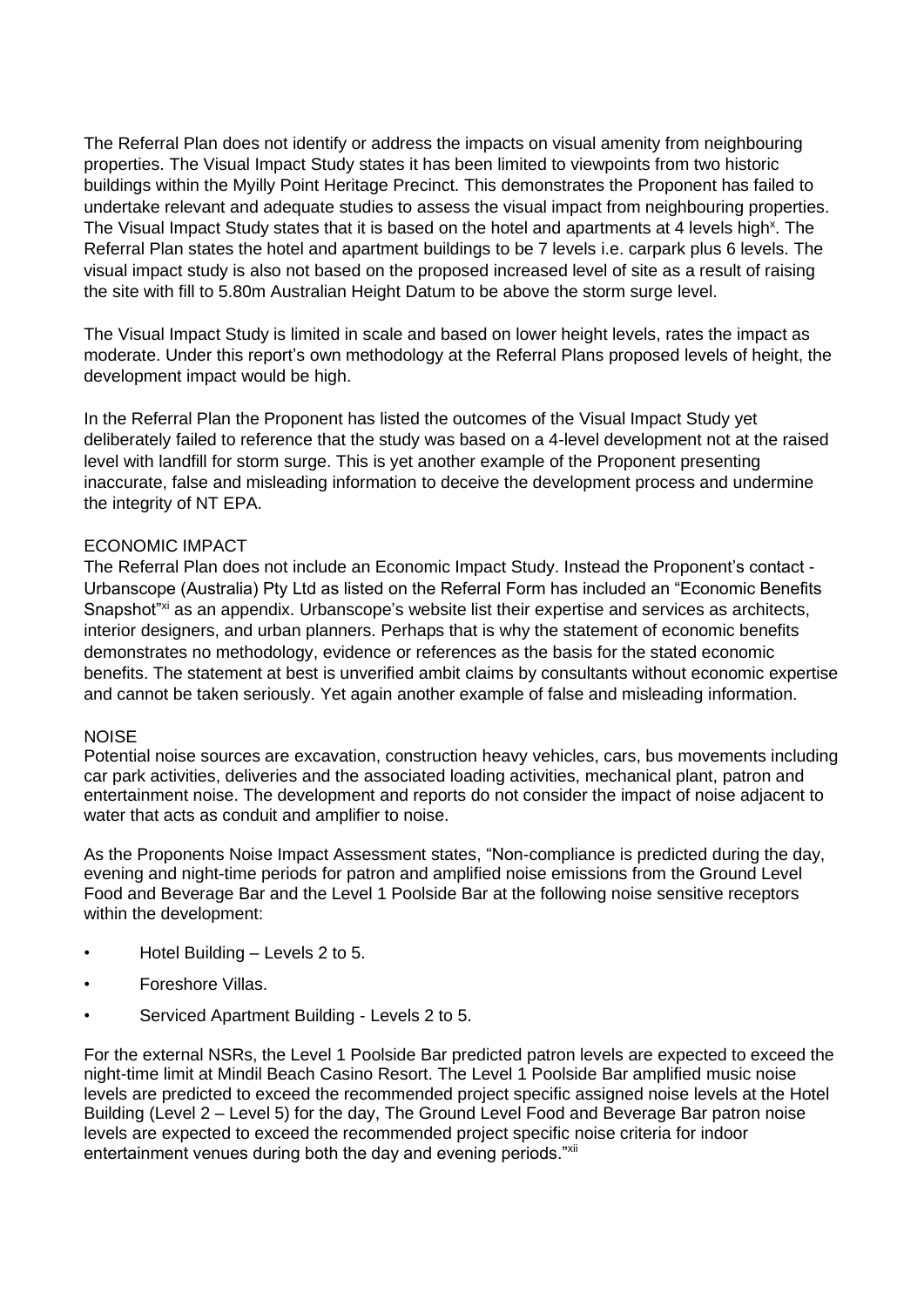The proposed development designed and planned to create ongoing, consistent, and permanent noise impact for neighbouring residents that reduces the ability of property owners to quiet enjoyment.

# OPEN SPACE

The current site is open space and used by the public as open recreational space for the public and dogs off leash. The development results in the loss of current parkland and foreshore space for cultural, social and environmental purposes. The development makes little to no provision for open space for public use and recreation. The proposal's provision for open space is made on the roof top of the development inaccessible to the public.

Figure ES-2: Illustrative Impression of the North One Complex in the referral report clearly shows the loss of public open space and encroachment and impact of the development on the foreshore and beach that is public space for use by private guests of the development.

The development proposal does not address retention or protection of public access to foreshore spaces and established park spaces associated with the foreshore. The proposal demonstrates a loss of usage of current parkland and foreshore space for cultural and social purposes and creates a net loss of current usage of public open space. The proposal makes no response or provision for additional public open space within this large development.

# STAKEHOLDER ENGAGEMENT AND CONSULTATION

The EP Act requires a proponent to consult with communities, take account of their views, document their knowledge and address Aboriginal values and rights (sections 43(a) to 43(d).

The Proponent has provided a Stakeholder Engagement Strategy<sup>xiii</sup> that they state is consistent with the International Association for Public Participation Core Values. However, the Proponent's own Stakeholder Engagement Strategy proves this to be false. Section 3 of the Stakeholder Engagement Strategy identifies key stakeholders and fails to identify the public as a stakeholder and demonstrates there are no plans for engagement or consultation of the public during any phase of the development. Even public users of the existing site have not been identified as stakeholders and have also not been consulted.

Additionally, the Stakeholder Engagement Strategy does not identify neighbouring residents as a stakeholder and makes no plan for consultation during any phase of the development. I can attest to the fact the proponents plan is the extent of consultation. I am a resident and property owner at 188 Smith Street that is directly impacted by the proposed development. The Stakeholder Plan does not identify or include plans to consult me. Consequently, the proponent has made no attempt to contact or consult with me or my fellow residents.

The Stakeholder Engagement Strategy and the proponent's own evidence of consultations so far demonstrate the complete inadequacy of their intention, plan and actions to consult with communities, including the Aboriginal community, residents, the public and to take account of their views and document their knowledge.

# CULTURE AND HERITAGE

The NT EPA's culture and heritage objective is to protect sacred sites, culture, and heritage. The Referral Plan and this development seeks to irreversibly destroy and disrupt two highly important culture and heritage areas of the local community and to all Territorians. Firstly, the foreshore lands of Larrakia people that includes ceremony and burial sites of Larrakia peoples and likely Tiwi peoples. Secondly, Darwin's own Heritage Precinct with NT Heritage Listed properties that are highly important to the foundations of settlement and governance of the Territory.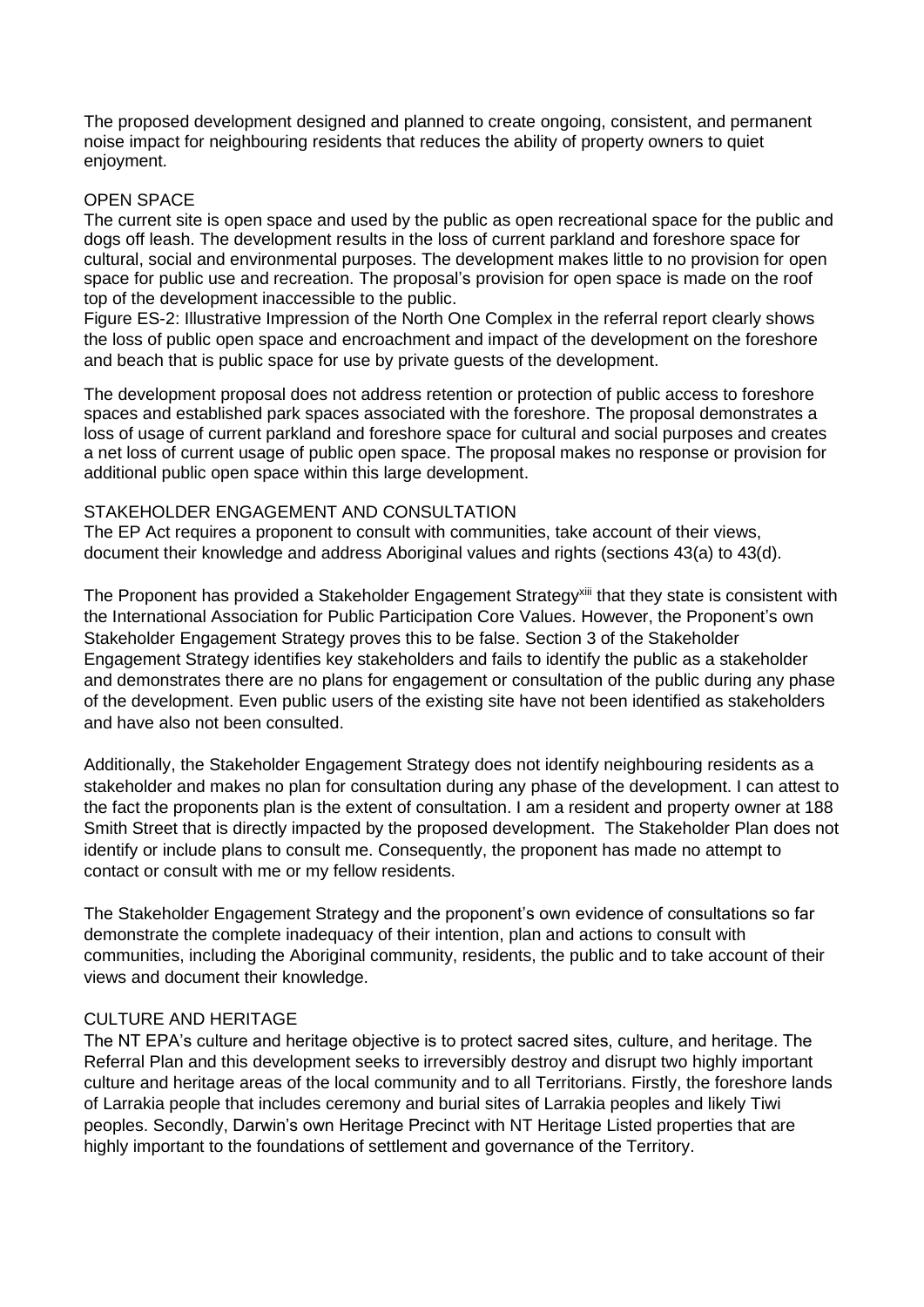It is noted that the Referral Plan does not include any cultural heritage reports nor Aboriginal culture or Aboriginal cultural heritage reports and the Proponent demonstrates no knowledge or expertise has been employed in the design and planning of this development in relation to culture and heritage. The proposal fails to both identify and plan for all risks and impacts to protect culture and heritage.

The Proponent engaged an archaeologist with specialisation in maritime archaeology to undertake a "one-day surface archaeological survey" and a "heritage desktop assessment of the Myilly Point Heritage Precinct and 25 Gilruth Avenue"xiv. The Heritage report states that the assessment is based "on a six-storey hotel site and single storey villas, would have on the heritage precinct…". The desktop assessment does not take into account the raised landfill of the site to 5.80m Australian Height Datum to be above the storm surge level. The Heritage Assessment Report adopts and references the Visual Impact Assessment by Clouston Associates (2021) that is based on a 4 level development without taking into account the raised landfill. The conclusions of the Heritage Assessment Report cannot be upheld as they are based on false facts about the height of the proposed building and make an assessment using data and reports that account for the building at a lower height. The conclusions made by the archaeologist are beyond the consultant's professional expertise.

## ABORIGINAL CULTURE

The Proponents own Archaeological Assessment states that "Little Mindil Beach and the Development site are of high cultural importance to the Larrakia people…". "And Whilst the Development site is highly disturbed, additional reports including from Larrakia Elder Kathy Mills, suggest that other burial sites still exist in and around the Sacred Site at Little Mindil Beach. In addition to the cultural importance of the burial sites of Larrakia ancestors, Little Mindil Beach is an integral and sacred part of Darwin's Indigenous culture and the Larrakia people continue to use Little Mindil Beach as a food resource."

The Proponents own report<sup>xv</sup> states that it is was a one-day surface archaeological survey. This is a totally inadequate survey to determine the extent of cultural heritage and Aboriginal Sacred Sites. Registered records of sites form only a very small percentage of Aboriginal sacred sites, given extensive archaeological and cultural heritage works have not been undertaken. The author of the Proponent's reports gives evidence that indicates that the entire length of Mindil Beach has been used for burial purposes. The relationship of sacred sites and cultural practices along the now Cullen Bay, Myilli Point, Little Mindil and Mindil Beach are well known. It is noted that the survey does not report on any engagement or consultation with relevant Aboriginal people and cultural heritage experts.

In Chapter 5. *Past Rites, Present Rights* of the report *Town camp or homeland? A history of the Kulaluk Aboriginal community. Darwin: Report to the Australian Heritage Commission,* Wells, S, 1995 writes extensively about Mindil Beach as "a widely recognised Aboriginal burial ground"xvi. She details the findings of human remains over a 14 year period during excavation, development and maintenance of facilities of the casino and facilities and references the findings of David Ritchie of the Aboriginal Areas Protection Authority (AAPA). The remains that were found were sent to Adelaide where the Director of Forensic Pathology, Colin Mancock determined that the remains were not Caucasian but 'native peoples' but did not believe they were traditional Aborigines. Mancock maintained that the remains represent a group of Indonesian fisherman. "Many Aboriginal people from Darwin and the region challenged this interpretation. Margaret Rivers, a senior Wadjigan woman, sent a letter to the Federal Member for the Northern Territory, Grant Tambling, stating that she knew of many burials of Aborigines in this area and requested that the area be identified "so that future development does not impinge on the area and cause embarrassment to local Aboriginal people. …Eventually, a full Coronial Inquiry was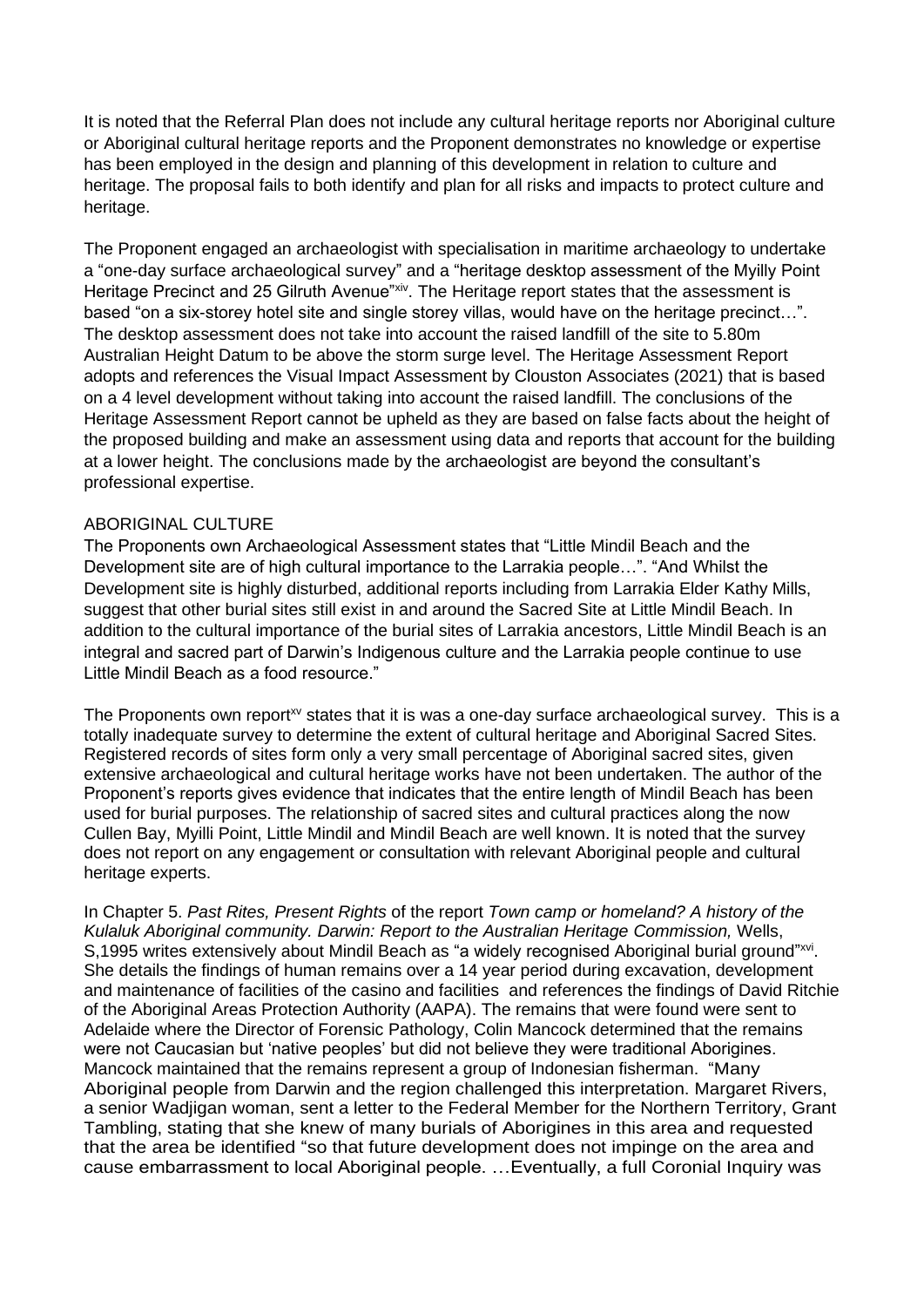instigated…. There was strong evidence that the beach area between Myilly Point and Bullocky Point had been regularly used as a burial ground byAboriginal groups in the Darwin area up until the mid-thirties. …The Coroner's Court finally found that threeof the skeletons were 'fully Aboriginal' while the other five were of mixed descent involving Aboriginality."



Plaque marking the Mindil Beach Burial Ground monument

Darwin City Council relied on the forensic pathology report to allow the development of the Casino to proceed.

# It would be a

travesty if the Northern Territory Government repeats the horrific indignity and unjust unearthing of remains as happened in the development of the Casino. As a community member, I would find any disturbance or destruction of Aboriginal remains as abhorrent. Just as the community would be horrified if a private hotel and apartment development was built over a general cemetery.

The Proponents mitigations such as, allowing a Larrakia representative to be present on site for excavation and witness the disturbance of burial sites and the provision of interpretive signage underscores the lack of respect and appropriate plan to protect Aboriginal cultural value and the heritage value for the community. The public is highly attuned to acts of disrespect to Aboriginal sites thanks to the outcry of the Juukun Gorge disaster and Kakadu National Park.

# HERITAGE PRECINCT

The Burnett Place heritage precinct and the National Trust are a vitally important and integral part of Darwin's history and heritage. The location of the precinct was originally chosen for its location on the escapement with sea breezes and views. The proposed development will irreversibly impact the heritage integrity of Burnett Place. The whole rationale for the siting and preservation of this heritage precinct is the social, cultural and architectural heritage of the community of Darwin and the Territory. Placing a multi-storey hotel and apartment complex on the foreshore rising 3 stories higher than the escarpment in front of this heritage precinct that will block sea breezes and views takes away the context of cultural, social and architectural heritage.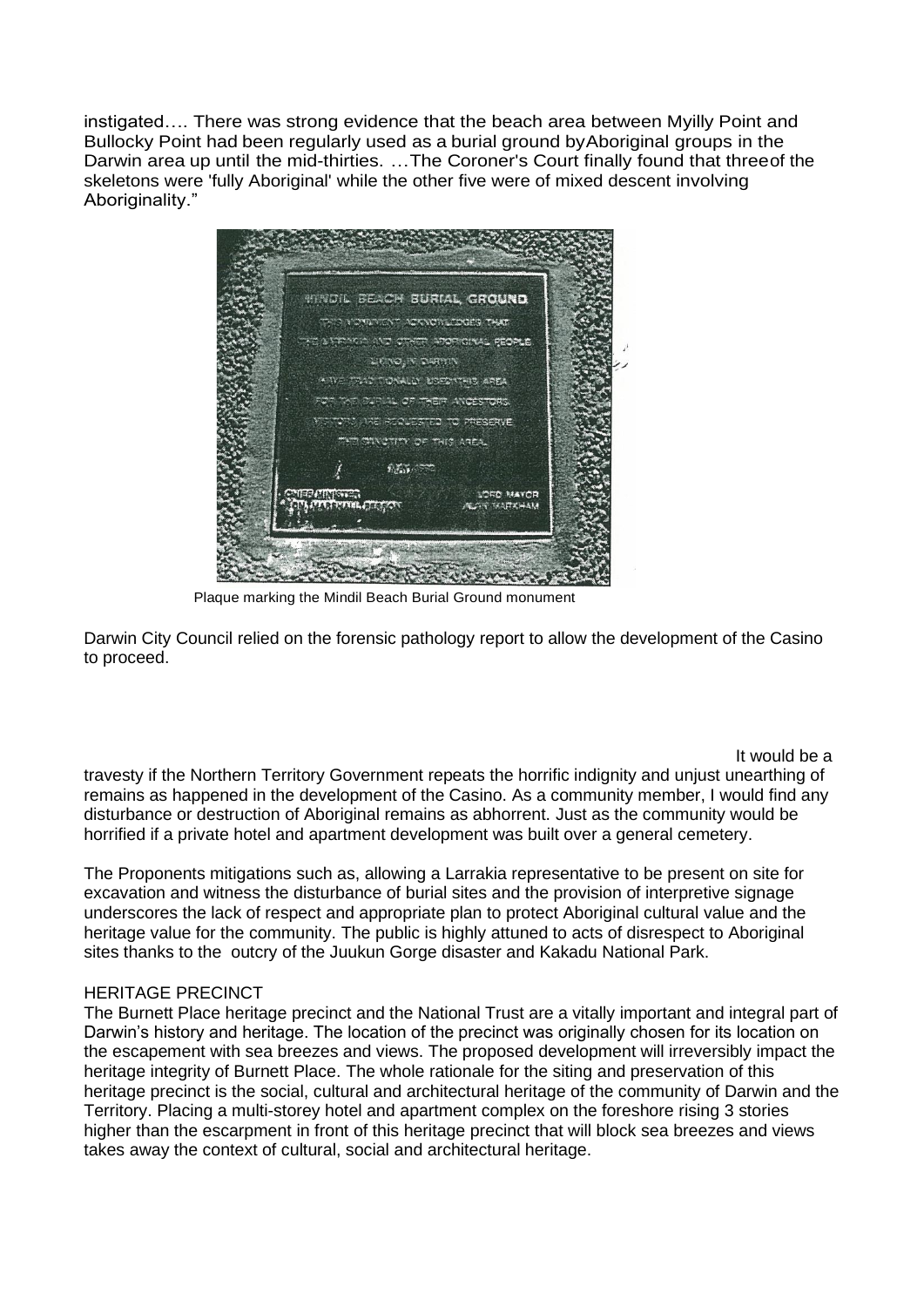The Referral Report fails to identify the blockage of sea-breezes to the listed buildings on the heritage site. The orientation, design, construction, and preservation of these buildings has been as examples of tropical housing design and built for the climate and environment. Critical and integral to this is sea breezes which will be blocked by this development.

Skycity's lack of compliance with the covenant to maintain the escapement has resulted in the heritage precinct losing some of its views. It is perverse that the Proponents use the current state of vegetation to negate impact on the heritage site.

Far from responding to the historic context of the adjoining declared heritage precinct, this Referral Plan development proposal destroys the historic context and destroys the integrity of the social and cultural heritage of Darwin and Northern Territory.

### PUBLIC INTEREST

The Proponents Referral Plan provides evidence that this development is not in the public interest as its impacts cause permanent and irreversible impact to the green belt of the foreshore, ongoing adverse impacts for community and the economy with increased noise, reduced parking, reduced recreational amenity and limited access to the public foreshore and beach. Importantly it destroys significant culture and heritage that is the fabric of Darwin and Territory society. This development has the potential to destroy important culture and heritage for current and future generations of Territorians, not least of all compounding intergenerational trauma for Aboriginal people.

I recommend that the EPA does not endorse this plan. Further that the EPA considers pursuing the Proponent for penalties under section 260 of the EP Act, and section 119 of the Criminal Code Act 1983 for the Proponent's repeated inclusion of false or misleading information included in its environmental impact assessment documents.

iv https://ntepa.nt.gov.au/ data/assets/pdf file/0005/1056920/north-one-hotel-development-referral.PDF page ix

- vi https://ntepa.nt.gov.au/ data/assets/pdf file/0005/1056920/north-one-hotel-development-referral.PDF page xiii
- vii https://ntepa.nt.gov.au/ data/assets/pdf file/0005/1056920/north-one-hotel-development-referral.PDF page 13
- viii Appendix14-traffic-impact-assessment.PDF
- ix https://www.darwin.nt.gov.au/sites/default/files/old 7 agendas and minutes files/09ts0221attach.pdf

<sup>x</sup> Appendix15-visual-impact-study.PDF

- xi Appendix 16 Economic Benefits Snapshot
- xii Appendix17-noise-impact-assessment.PDF

<sup>i</sup> https://ntepa.nt.gov.au/ data/assets/pdf file/0005/1056920/north-one-hotel-development-referral.PDF page 5

ii https://ntepa.nt.gov.au/ data/assets/pdf file/0006/1056921/north-one-referral-form.PDF

iii https://ntepa.nt.gov.au/ data/assets/pdf file/0005/1056920/north-one-hotel-development-referral.PDF page iii

<sup>v</sup> Attachment S. Covenants.